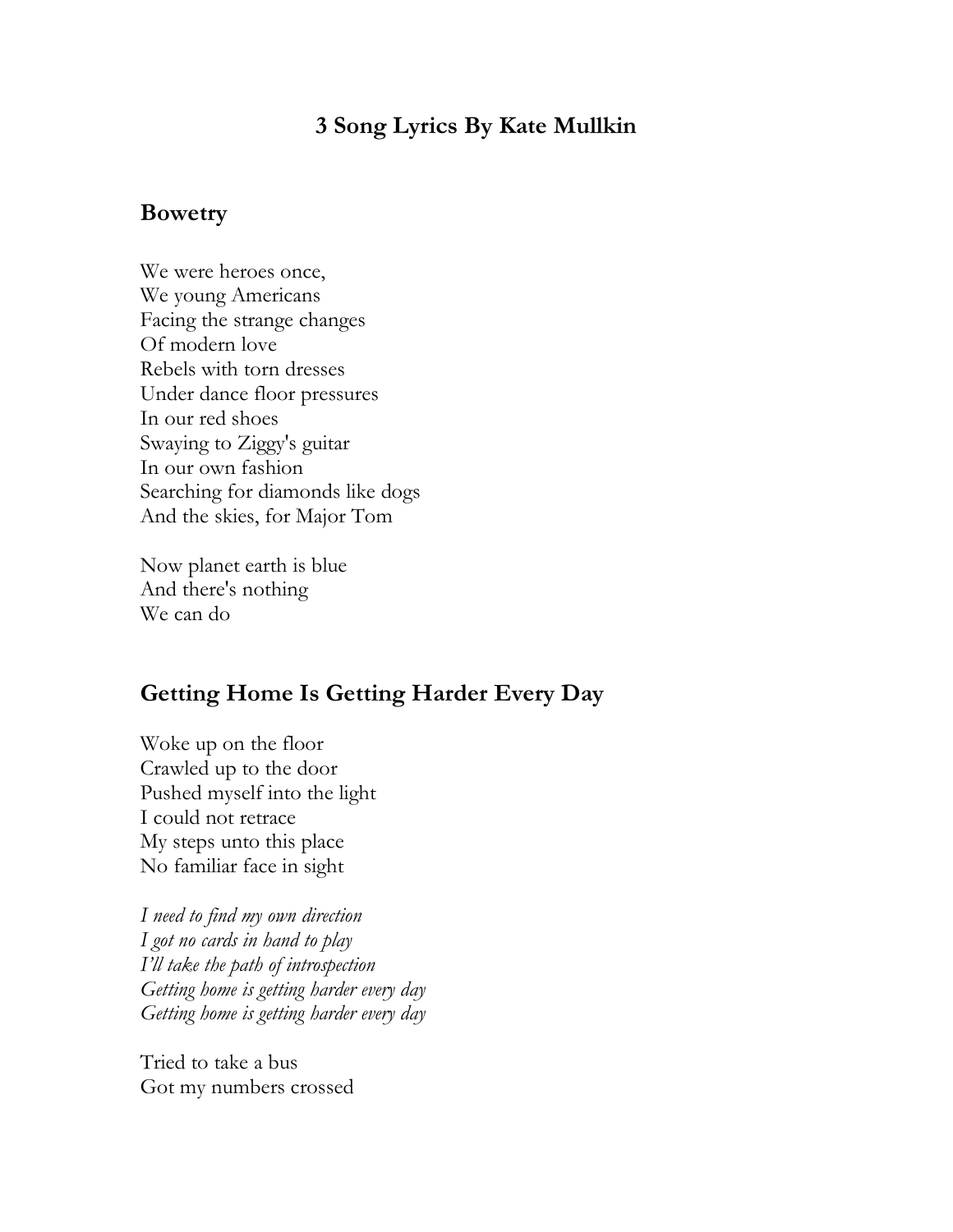Found myself lost on the tracks Strangers point the way Soul in disarray I've gone too far now to get back

*I need to find my own direction I got no cards in hand to play I'll choose the path of introspection Getting home is getting harder every day Getting home is getting harder every day*

They say that home is where the heart is I just can't locate mine right now It seems to me the toughest part is Knowing where to look and learning how

*I need to find my own direction I've got no cards left now to play I need to find my lost connection. Getting home is getting harder every day.* 

Wound up on a train Whirring through the rain People chatter this and that Remember what we had Times when we were glad Your bedside rose is my hat

## **What I'll Find**

Today's my day to take the time And smell the blossoms on the vine Sip the sun as I wake up And taste the tea that's in my cup Disconnect the world-wide web And focus on my world instead Leave my nightmares in my bed And welcome dreams inside my head